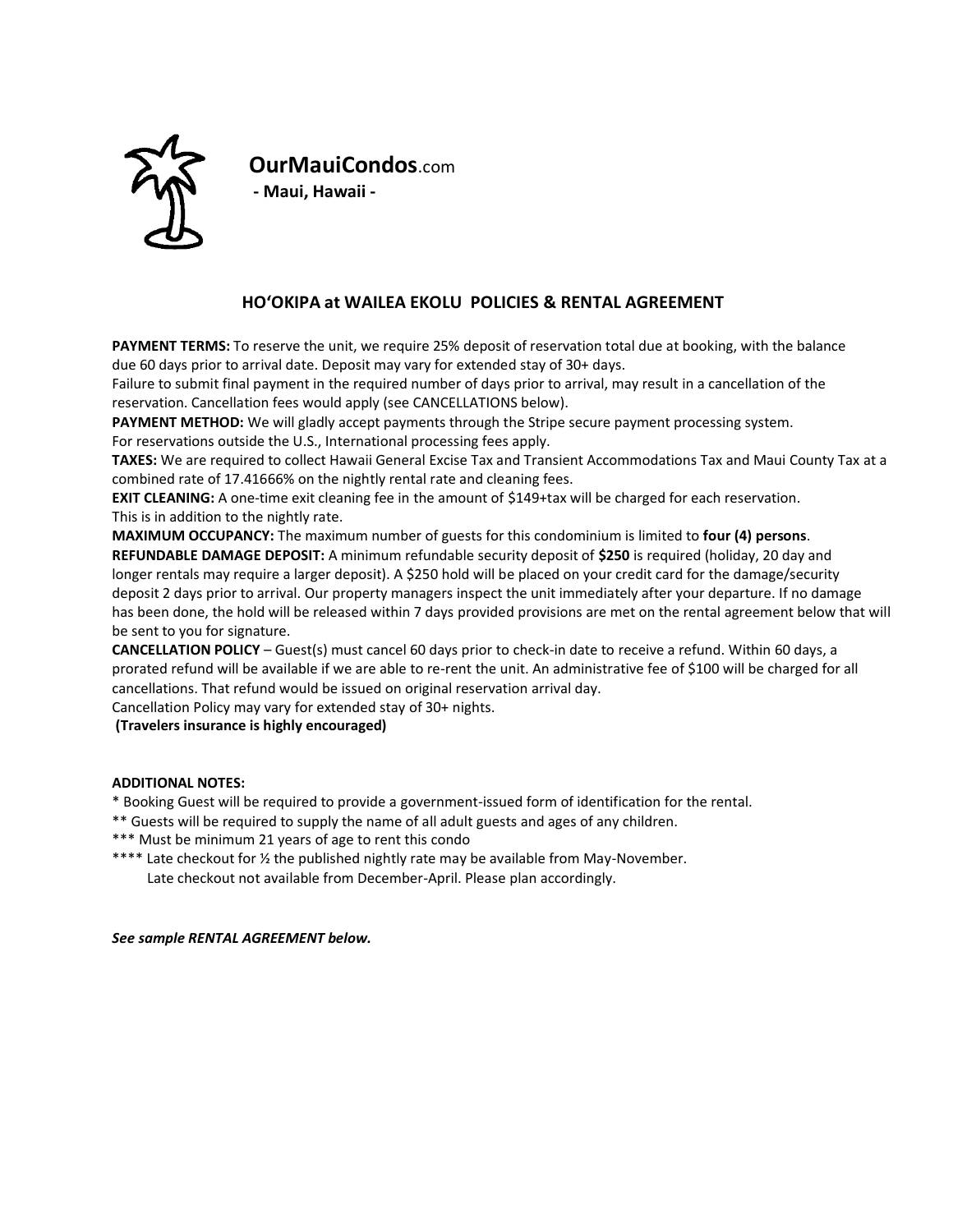### **SHORT TERM RENTAL AGREEMENT**

**PROPERTY ADDRESS:** Wailea Ekolu Village: 10 Wailea Ekolu Place #311, Kihei, Maui, HI 96753

### **PAYMENT TERMS & CONDITIONS**

To reserve the unit, we require 25% deposit of reservation total due at booking, with the balance due 60 days prior to arrival date. A \$100 administrative fee will be charged for all cancellations. Deposit will vary for extended stay of 30+ days. Failure to submit final payment in the required number of days prior to arrival, may result in a cancellation of the reservation. Cancellation fees would apply (see CANCELLATIONS)

• Guest is required to provide a government issued identification for rental.

### **CANCELLATIONS**

Guest(s) must cancel 60 days prior to check-in date to receive a refund. Within 60 days, a pro-rated refund will be available if we are able to re-rent the unit. An administrative fee of \$100 will be charged for all cancellations. Cancellation Policy may vary for extended stay of 30+ days.

### **BOOKINGS DURING COVID HAWAII RESTRICTIONS**

**Please visi[t www.hawaiicovid19.com](http://www.hawaiicovid19.com/) for any updates to travel requirements for Hawaii.**

### **REFUNDABLE SECURITY DEPOSIT**

A minimum refundable security/damage deposit of **\$250** is required (holiday, 20 day and longer rentals may require a larger deposit). Our management company will notify us about the condition of the condo after your checkout. This Deposit is fully refundable within 7 days of departure, provided the following provisions are met.

- No damage is done to unit or its contents, beyond normal wear and tear. No linens, towels, glassware or other property are lost or damaged.
- No charges are incurred due to contraband, pets or collection of rents or services rendered during the stay.
- All keys are left inside the unit and the unit is left locked. There is a \$25 charge for a lost pool key.
- No early check-in or late check-out unless previously arranged. The \$250 security deposit, or a portion thereof, may be forfeited for early check-in or late check-out.
- No evidence of smoking in the condo or on the lanai.
- The Guest(s) is not evicted by the Owner, Owner representative, local law enforcement or Wailea Ekolu Village staff.
- Additional charges may be incurred for breakage, damage, housekeeping charges required beyond normal use, excessive laundry or cleaning. Housekeeping required beyond normal use will be billed at an additional \$25/hour.
- Maximum occupancy of four (4) persons is not exceeded. No additional guests may occupy the residence over the number stated on the reservation.

#### **CHECK-IN** is 3:00pm / **CHECK-OUT** is 11:00am. **No early check-in or late check-out** unless previously arranged.

**NO SMOKING** or vaping of any kind is permitted in the condo**. Please refrain from smoking in the condo and on the lanai.** PETS are **NOT** permitted in rental units.

**GOVERNMENT-ISSUED I.D**. **REQUIRED**– Guest is required to provide government issued identification for rental. Must be minimum 21 years of age to rent this property.

**TRAVEL/TRIP INSURANCE**: Travel coverage and protection is highly encouraged. We do not provide a refund for Unforeseen or Unfortunate Events or any cancellations within 60 days of arrival (90 days for reservations December, January and 10+ nights). Guest is aware of his/her right to purchase travel insurance and has made a decision involving travel insurance with respect to this booking, for which the property owner is not responsible. **(Travelers insurance is highly encouraged)**

**MAXIMUM OCCUPANCY/MINIMUM STAY** - The maximum number of guests for this condominium is limited to **four (4) persons**. This property requires a 4 to 14 night minimum stay depending on the time period.

**NO DAILY MAID SERVICE** - While linens and bath towels are included in the unit, daily maid service is not included in the rental rate. Additional housekeeping services are available at an additional rate.

**OWNER ACCESS TO PROPERTY** - Renter agrees that Owner, Owner representative and Wailea Ekolu Village management may access the property with reasonable notice for reasons of maintenance and repair.

**TERMS OF OCCUPANCY**- Upon the Departure Date, the Guest(s) shall depart the property address without the necessity of notice from Owner, in good order and condition, remove all personal property; and shall surrender to Owner all keys to the property. **SUBLETTING**- The Guest(s) shall not sublet the property to another party.

**QUIET ENJOYMENT**- The Guest(s) shall behave in a civilized manner and shall be good neighbors respecting the rights of the surrounding property owners/guests. The Guest(s)shall not create noise or disturbances likely to disturb or annoy the surrounding property owners. Creating a disturbance of the above nature may be grounds for immediate termination of this agreement and Guest(s) may be asked by the Owner, Owner representative or Wailea Ekolu Village Association to immediately vacate the premises. **Quiet hours are from 10PM to 8AM**.